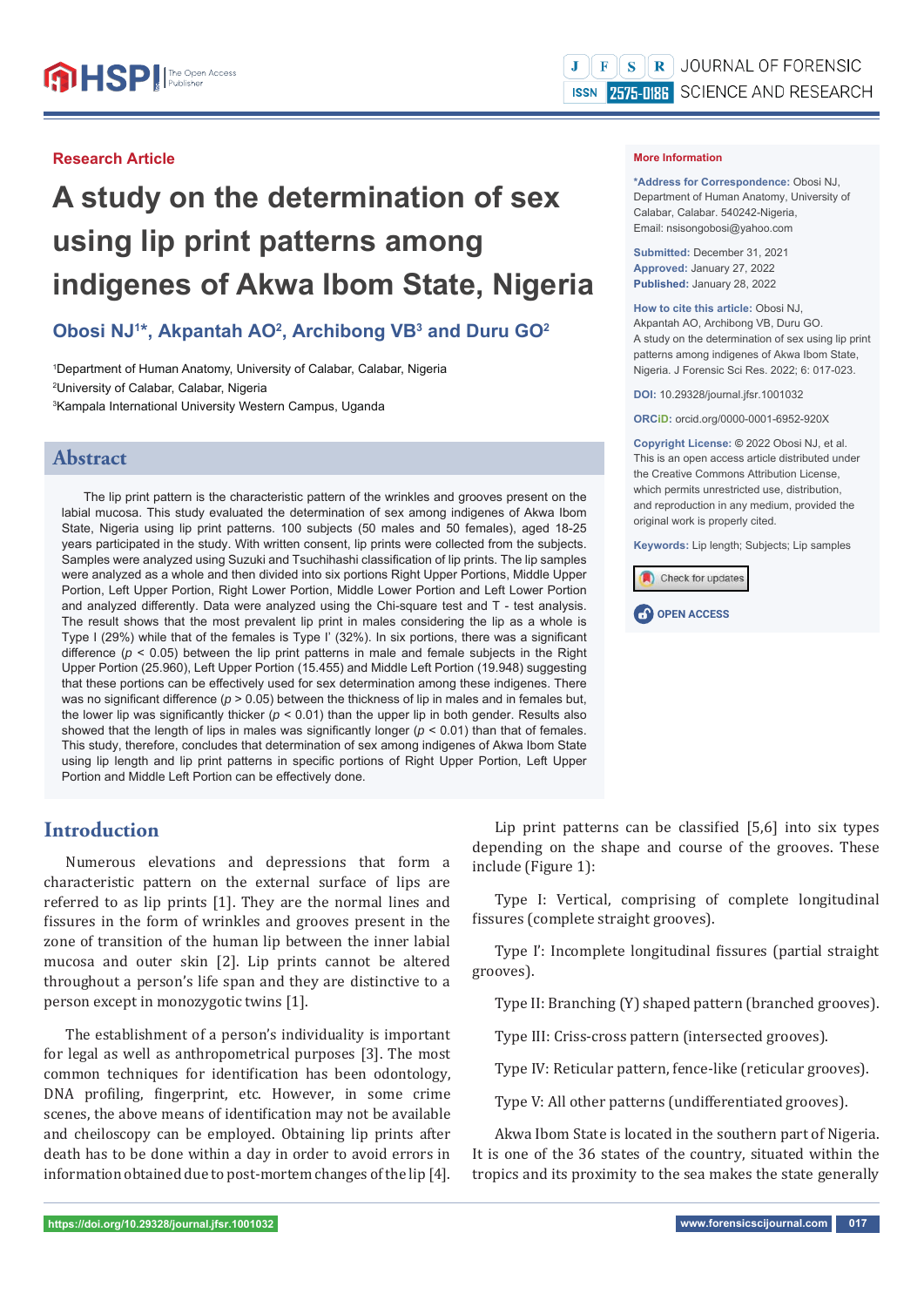



humid. There are three major ethnic groups in Akwa Ibom State, these are: Ibibio, Annang and Oron. There are cultural similarities among these ethnic groups which can be epitomized in folklore, beliefs, dance, songs, mythology and food [7].

The specific objectives of this study are to:

- a) Analyze and evaluate lip print patterns in relation to the gender from the population under study.
- b) Document common lip print patterns among indigenes of Akwa Ibom State.
- c) Determine sex using lip thickness and length of these indigenes.

# **Materials and methods**

## **Research locale**

This research work was carried out in Akwa Ibom State, among the indigenes of the state. The choice of this locale for the research is because this happens to be the hometown of the researcher and no work of this nature has been done before in Akwa Ibom State.

## **Population size**

The study sample consisted of 50 males and 50 females who were randomly selected and recruited for the study.

## **Sampling method**

The sampling method that was used to select the 100 subjects during the course of this work is the multi-stage stratified random sampling method. The three major ethnic groups in Akwa Ibom State formed the sampling clusters.

**Stage 1:** Selection of Local Government Areas using the simple random sampling method.

- The names of the 31 LGAs in AKS were written out on pieces of paper and separated into the 3 major ethnic groups where they belong.
- Three LGAs were randomly picked from the ethnic group with the largest number of LGAs while two each were picked from the remaining ethnic groups. These seven selected LGAs constituted the sampling units.

**Stage 2:** Selection of villages using the simple random sampling method.

- Three villages were randomly picked from each of the seven LGAs. This gave a total of 21 villages.

**Stage 3:** Selection of houses using the systematic sampling method.

- From each of these 21 villages, at least 5 houses were selected using a systematic random sampling technique. In this stage, the first house was chosen using random sampling. Where a household had more than one individual within the required age range (18-25), those who were willing to participate and met up with the inclusive criteria underwent random selection to select just one of them. Where there was no individual within the age range in a household, the next household was chosen.

#### **Method of data collection**

The study population consisted of 100 indigenes of Akwa Ibom State. All the subjects (males = 50, females = 50) between the age group of 18 - 25 years. A letter of introduction was obtained from the Department of Anatomy, University of Calabar, Calabar, Nigeria and an ethical clearance from Akwa Ibom State Ministry of Health stating approval for the work prior to the commencement of the research with the approval number MH/PRS/99/V.V111/563. Before the collection of the data, the purpose and procedure of the research study was carefully and thoroughly explained to the subjects. Questions were welcomed and answered at any point they did not understand the purpose and procedure. Subjects with lesions on their lips and those who were not willing to participate due to being allergic to lipstick, religious and personal reasons were excluded. Those who were willing to participate in the study, and are free from any lesions on the lips with identity cards confirming Akwa Ibom State as the state of origin were recruited into the study and their lip prints were collected after obtaining their written consent and given assurance of confidentiality.

The procedure for taking the lip sample was as follows; hand gloves and face mask were worn for preventative measures, the subject's lips were properly cleaned with face wipes to remove any particles on the lips. Dark shade nonglossy lipstick was carefully and uniformly applied on the subject's lips. This lipstick was allowed to settle for a minute after application. The transparent cellophane which is slightly larger than the thickness of the lip was measured 10cm with a meter rule and then cut with a pair of scissors, which was gently and uniformly applied from the right to the left side of the lips. After getting the lip prints on the cellophane tape, the tape was then removed in one swing and stuck to the white bond paper for proper viewing with the magnifying lens. Lipstick removers were given to the subjects to clean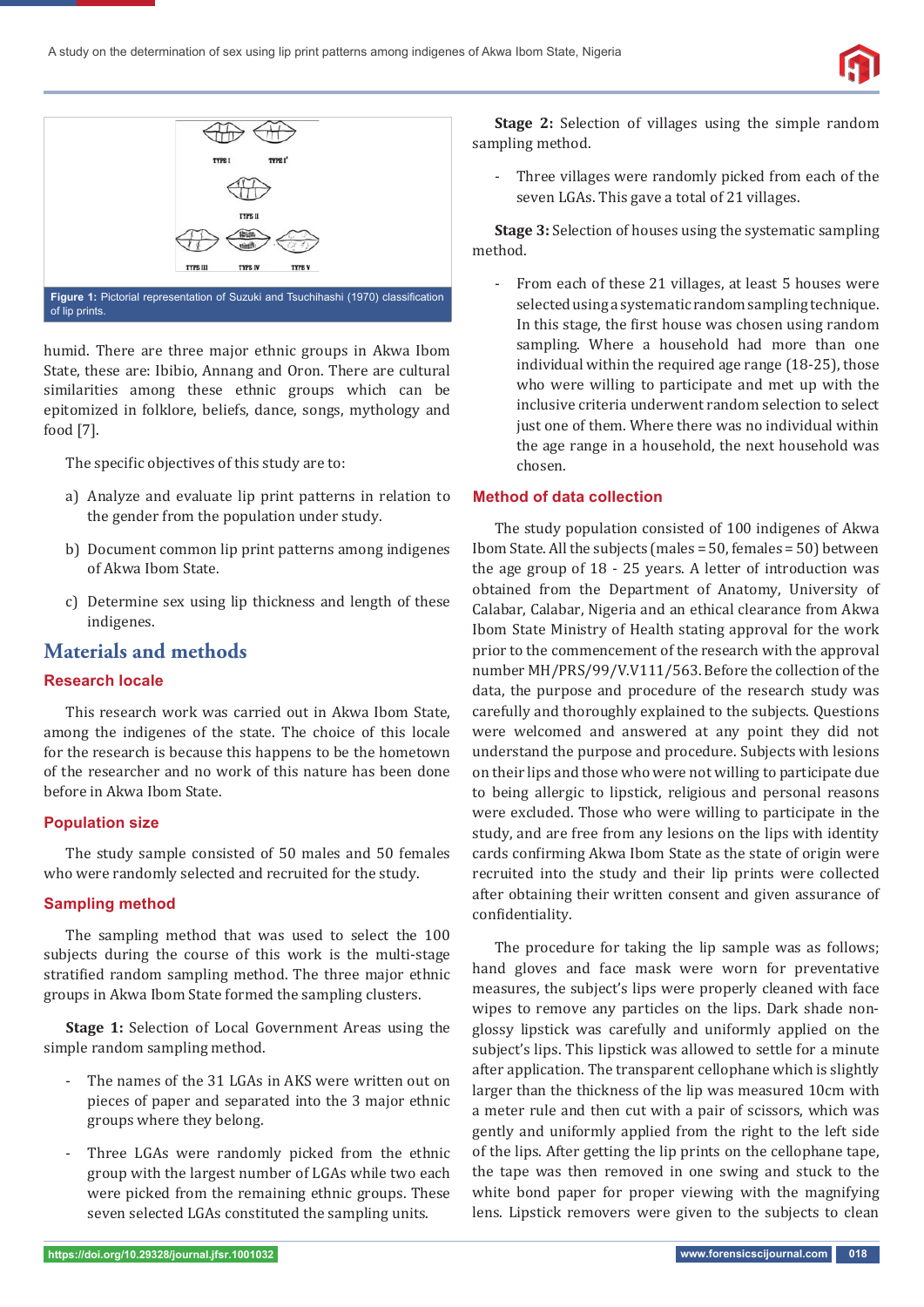off the lipstick from their lips after obtaining the print. All the lip prints collected were labeled with serial numbers, gender and age of the individuals. The names of the subjects were not recorded. The lip print pattern was studied using the magnifying lens and the acceptable classification of lip print patterns [5,6]. The length and thickness of each lip was measured using a standard caliper. The thickness of the lip was measured separately for the upper and lower lips in the midline. The length of the mouth was measured from the outermost point of one end of the lip print to the other.

#### **Lip prints analysis**

The lip analysis was carried out by examining the lip print patterns of the whole lips and then by dividing the lip prints into six portions, the reason being that the center portion of the lip is more likely to be found at the scene of the crime when analyzing cigarette ends or glassware as was suggested by Sivapathsundharam, et al. 2001 [8]. The meter rule and pencil were used to divide the lip samples into six portions (Figure 2).

The six portions include:

#### **In the upper lip;**

Right upper portion

Middle upper portion

Left upper portion

## **In the lower lip;**

Right lower portion

Middle lower portion

Left lower portion

These portions were observed for the lip print pattern [6] using a magnifying lens. Not always can one get a complete lip print from the scene of the crime, some portions of the lip can be more commonly found in the crime scene than others. As such, data referring to the lip as a whole may not help [9].



## **Results**

#### **Results of lip print analysis**

The statistical significance was calculated using the chisquare test for the lip print patterns while the T-test was used to calculate the thickness and length of the lips. The results of the analysis are shown Table 1.

The Table 1 shows the result of lip print patterns while considering the lip as a whole, Type I was the most prevalent in male subjects (29%), followed by Type II (25%), Type I' (17%), Type IV (13%) and Type V (9%).

In the females, the most common lip print pattern is the Type I' (32%), followed by Type II (18%), and then Type I and III (14% each), Type V (13%) and Type V (13%) (Table 2).

The present study, Table 2 shows the following observations:

Right Upper Portion of male subjects shows that the most common print was Type I (5.0%), followed by Type I' (3.7%), Type V (3.3%), Type II (2.0%), lastly Types III and IV (1.3%) each. While in female subjects, the most common print was Type I' (8.0%), followed by Type V (5.7%), Type III (2.0%), Type IV (0.7%), Type I (0.3%), then no female subject had a Type II lip print pattern (0.0%).

Middle Upper Portion of male subjects had the most common print to be Types I and IV (4.3%) each, Type I' (3.7%), Types II and III (1.7%) each and Type V was (1.0%). In female subjects, Type I' (5.0%) was the most common print followed by Types I and IV (4.0%) each, Types III and V (1.7%) each and least to be Type II (0.3%).

Left Upper Portion of the male subjects showed Type I' (6.7%) to be the most common print, followed by Type I (4.7%), Type IV (2.0%), Type V (1.7%), Type II (1.3%) and finally Type III  $(0.3\%)$ . The most common print in the female subjects occurred as follows, Type I' (7.3%), Type V (4.0%), Type III (2.3%), Type I (1.7%), Type II (1.0%), Type IV (0.3%).

The occurrence in the Right Lower Portion of the male subjects is as follows: Type II (8.0%), Type I (2.7%), Type V  $(2.0\%)$ , Types I' and IV  $(1.7\%)$  each, Type III  $(0.7\%)$  while in female subjects the prints occurred as follows: Type II (8.0%), Type III (3.0%), Type I' (2.7%), Type I (1.7%), Types IV and V  $(0.7\%)$ .

Middle Lower Portion of the male subjects are as follows, Type I (9.7%), Type II (2.7%), Type IV (2.3%), Type III (I.0%), Type I' (0.7%) and Type V (0.3%). In female subjects, Type I'

| <b>Table 1:</b> Distribution of lip print patterns in males and females while considering the<br>lips as a whole. |               |         |                |                 |                |               |  |  |  |  |  |
|-------------------------------------------------------------------------------------------------------------------|---------------|---------|----------------|-----------------|----------------|---------------|--|--|--|--|--|
|                                                                                                                   | <b>Type I</b> | Type I' | <b>Type II</b> | <b>Type III</b> | <b>Type IV</b> | <b>Type V</b> |  |  |  |  |  |
| Males                                                                                                             | 29            | 17      | 25             |                 | 13             | 9             |  |  |  |  |  |
| Females                                                                                                           | 14            | 32      | 18             | 14              |                | 13            |  |  |  |  |  |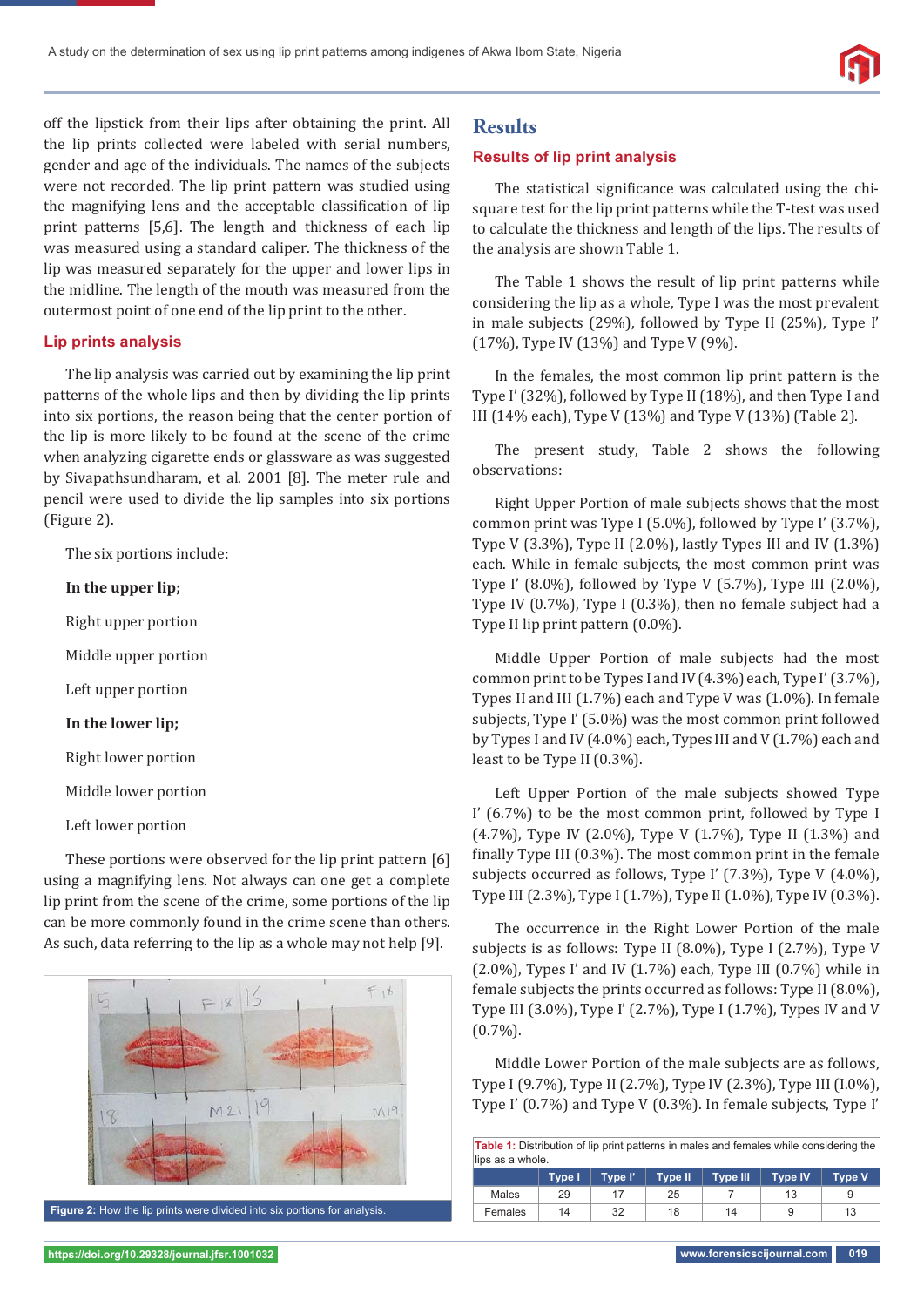

Table 2: Comparison of the distribution of lip print patterns between male and female subjects in the different quadrants.

|            |        | Type I                                                                | Type I'        | <b>Type II</b> | <b>Type III</b>    | Type IV        | <b>Type V</b>  | Chi Sq. Test        |
|------------|--------|-----------------------------------------------------------------------|----------------|----------------|--------------------|----------------|----------------|---------------------|
| <b>RUP</b> | Male   | 15                                                                    | 11             | 6              | $\overline{4}$     | $\overline{4}$ | 10             |                     |
|            |        | 5.0%                                                                  | 3.7%           | 2.0%           | 1.3%               | 1.3%           | 3.3%           |                     |
|            | Female | $\mathbf{1}$                                                          | 24             | $\mathsf{O}$   | 6                  | 2              | 17             |                     |
|            |        | 0.3%                                                                  | 8.0%           | 0.0%           | 2.0%               | 0.7%           | 5.7%           | 25.960*             |
| <b>MUP</b> | Male   | 13                                                                    | 11             | 5              | 5                  | 13             | 3              |                     |
|            |        | 4.3%                                                                  | 3.7%           | 1.7%           | 1.7%               | 4.3%           | 1.0%           |                     |
|            | Female | 12                                                                    | 15             | $\mathbf{1}$   | 5                  | 12             | 5              |                     |
|            |        | 4.0%                                                                  | 5.0%           | 0.3%           | 1.7%               | 4.0%           | 1.7%           | 3.862 <sup>NS</sup> |
| LUP        | Male   | 14                                                                    | 20             | $\overline{4}$ | $\mathbf{1}$       | 6              | 5              |                     |
|            |        | 4.7%                                                                  | 6.7%           | 1.3%           | .3%<br>$\mathbf 0$ | 2.0%           | 1.7%           |                     |
|            | Female | 5                                                                     | 22             | 3              | $\overline{7}$     | $\mathbf{1}$   | 12             |                     |
|            |        | 1.7%                                                                  | 7.3%           | 1.0%           | 2.3%               | 0.3%           | 4.0%           | 15.455*             |
| <b>RLP</b> | Male   | 8                                                                     | 5              | 24             | 2                  | 5              | 6              |                     |
|            |        | 2.7%                                                                  | 1.7%           | 8.0%           | 0.7%               | 1.7%           | 2.0%           |                     |
|            | Female | 5                                                                     | 8              | 24             | 9                  | 2              | $\overline{2}$ |                     |
|            |        | 1.7%                                                                  | 2.7%           | 8.0%           | 3.0%               | 0.7%           | 0.7%           | $9.125^{NS}$        |
| <b>MLP</b> | Male   | 29                                                                    | 2              | 8              | 3                  | $\overline{7}$ | $\mathbf{1}$   |                     |
|            |        | 9.7%                                                                  | 0.7%           | 2.7%           | 1.0%               | 2.3%           | 0.3%           |                     |
|            | Female | 16                                                                    | 17             | 2              | 5                  | 9              | $\mathbf{1}$   |                     |
|            |        | 5.3%                                                                  | 5.7%           | 0.7%           | 1.7%               | 3.0%           | 0.3%           | 19.948*             |
| <b>LLP</b> | Male   | 6                                                                     | $\overline{4}$ | 30             | 5                  | 3              | $\overline{2}$ |                     |
|            |        | 2.0%                                                                  | 1.3%           | 10.0%          | 1.7%               | 1.0%           | 0.7%           |                     |
|            | Female | $\overline{4}$                                                        | 11             | 23             | 9                  | $\mathbf{1}$   | $\overline{2}$ |                     |
|            |        | 1.3%                                                                  | 3.7%           | 7.7%           | 3.0%               | 0.3%           | 0.7%           | 6.734 <sup>NS</sup> |
| Total      | Male   | 85                                                                    | 53             | 77             | 20                 | 38             | 27             |                     |
|            |        | 28.3%                                                                 | 17.7%          | 25.7%          | 6.7%               | 12.7%          | 9.0%           |                     |
|            | Female | 43                                                                    | 97             | 53             | 41                 | 27             | 39             |                     |
|            |        | 14.3%                                                                 | 32.3%          | 17.7%          | 13.7%              | 9.0%           | 13.0%          | 42.392*             |
|            |        | $* =$ Significant at $n < 0.05$ ; NS = Not Significant ( $n > 0.05$ ) |                |                |                    |                |                |                     |

: 0.05; NS = Not Significant (*p* 

(5.7%), Type I (5.3%), Type IV (3.0%), Type III (1.7%), Type II (0.7%) and Type V (0.3%).

Left Lower Portion of the male subjects are as follows, Type II (10.0%), Type I (2.0%), Type III (1.7%), Type I' (1.3%), Type IV (1.0%) and Type V (0.7%) while the female subjects are, Type II (7.7%), Type I' (3.7%), Type III (3.0%), Type I (1.3%), Type V (0.7%) and Type IV (0.3%).

## **Thickness of the lips**

There was no significant difference  $(p > 0.05)$  in the upper lip of male and female subjects (Figure 3).

There was no significant difference  $(p > 0.05)$  in the lower lip of male and female subjects (Figures 4).

In both male and female subjects, the lower lips were significantly ( $p < 0.01$ ) thicker than the upper lips (Figure 5).

#### **Length of the lips**

The length was significantly longer  $(p > 0.01)$  in males compared to females (Figures 6).

# **Discussion**

The significance of this research is that at the end of the study the lip print pattern for Akwa Ibom indigenes would be known and documented in the lip print database for future reference and possibly used for gender determination.



#### **Figure 3:** Comparison of upper lip thickness in male and female subjects. ns: not significant.  $(p > 0.05)$



**Figure 4:** Comparison of Lower lip thickness in male and female subjects. ns: not significant.  $(p > 0.05)$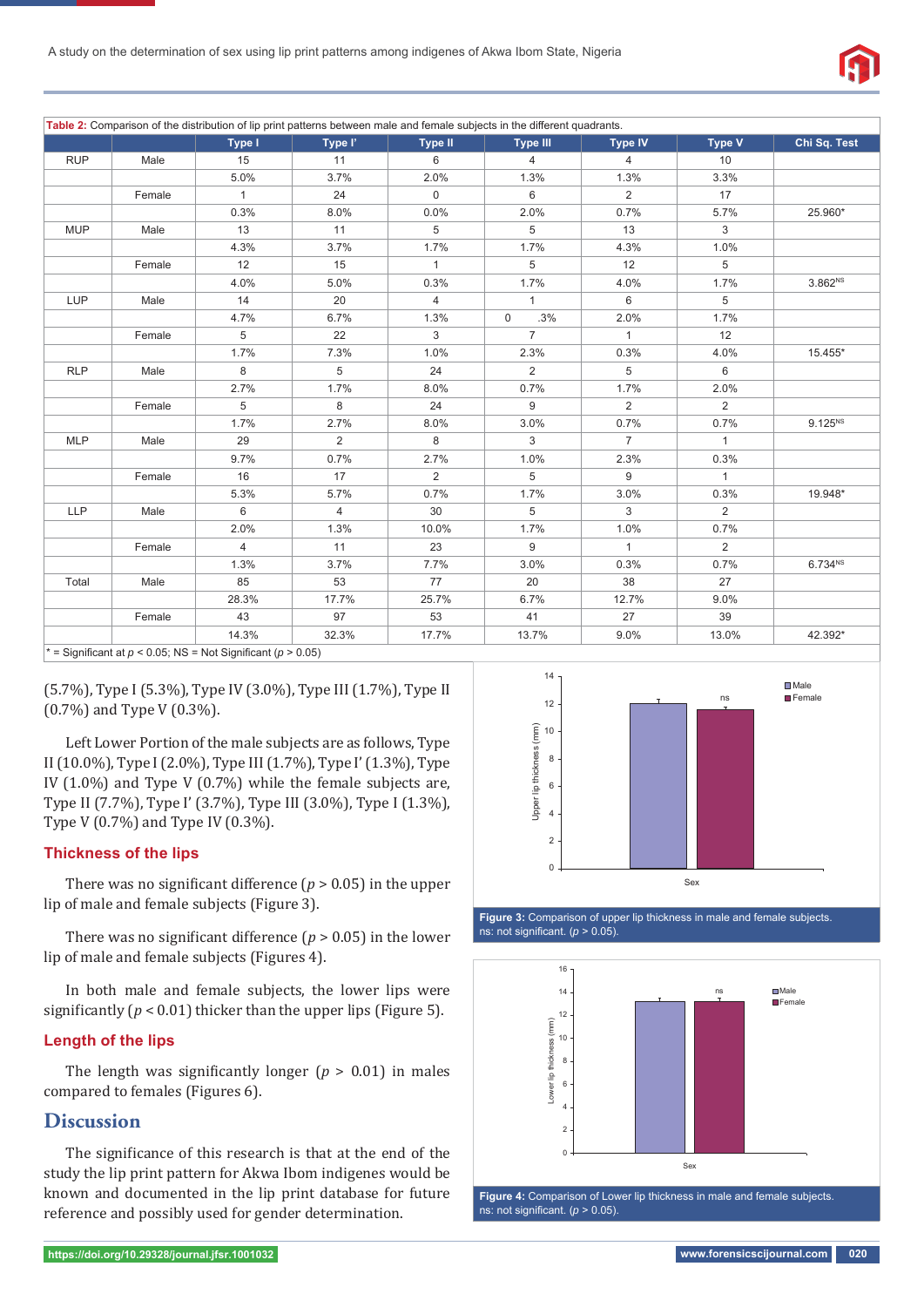



**Figure 5:** Comparison between upper and lower lip thickness in male and female subjects.  $**$  = significant at  $p > 0.01$ .



## **Discussion on lip print analysis**

In the present study, lip print patterns of 100 indigenes (50 males and 50 females) of Akwa Ibom State, Nigeria were analyzed including comparing the thickness and length of both male and female subjects. Table 1 shows that while considering the lip print pattern as a whole, Type I was the most prevalent (29%) in male subjects while that of the female subjects is the Type I'. Since the middle portion of the lip is more likely to be found on objects such as cigarettes or wine glasses at a crime scene, the middle portion of the lip has to be studied separately, hence the reasons why the lip samples were divided into six portions during analysis. Table 2 shows that the most common types of lip prints observed in male subjects while considering the lips in different portions were as follows: Right Upper Portion = Type I (5.0%), Middle Upper Portion = Types I and IV (4.3% each), Left Upper Portion = Type I' (6.7%), Right Lower Portion = Type II (8.0%), Middle Lower Portion = Type I (9.7%), Left Lower Portion = Type II (10.0%) while in female subjects the following was observed: Type I' was the most common type of lip print in the Right, Middle, Left Upper Portions (8.0%, 5.0%, 6.7% respectively), RLP = Type II (8.0%), MLP = Type I' (5.7%), LLP = Type II (7.7%). Type II was never found (0.0%) in the RUP of the lip among the female subjects. The result above (Table 2) was able to show statistical significance ( $p < 0.05$ ) between the lip print patterns in male and female subjects in the RUP, LUP and MLP which shows that these portions of the lip can be effectively used for sex determination among indigenes of Akwa Ibom State while that of the MUP, RLP and LLP were insignificant statistically (*p* > 0.05) and they cannot be effectively used for sex determination.

Similar quadrant based studies done by Vijay, et al. [9] on 100 medical students (50 males and 50 females) in South India showed that the following was the most common lip print patterns: RUP: males = Type I', females = Type I, LUP: males = Type III, females = Type II, RLP: males = Type III, females = Type II, LMP = Type I in both males and females, LLP: males = Type III, females = Type II. Type IV was never found in the outer portions of the lower lip among males and females. The findings showed that the outer portions of the lip can be effectively used for sex determination among medical students in South India. A study done on 200 dental students found out that Type I was the most common in the RUP and LUP among females as compared to Type I in males [10]. In the LLP and RLP Type I was most common in females as compared to Type II in males. The findings were statistically significant for sex determination.

A study on the distribution of sex differences and stability of lip print patterns in an Indian population showed that Type I and Type I' were the most and least prominent (respectively). In males Type I and in females Type III were found to be most prevalent and Type I' least seen in both sexes [11].

Lip print patterns in Rajasthani population of the Indian sub-continent results showed that most prevalent pattern in this population was found to be Type IV followed by Type I, Type V, Type III, Type I' and Type II being the least prevalent statistical analysis with chi-square test revealed no statistically significant differences were found among male and female subjects in their prevalence [12].

A study done in North India showed sexual dimorphism in the lip print patterns among different communities. Among the Brahmin males, the most common patterns found were Type II and Type III as compared to Type IV and Type I' among Brahmin females. Among the Jat community, Type III was the most common pattern found in males and females. Results of the study were statistically significant  $[13]$ .

A study which was done on 600 rural and urban subjects in Maharashtra, found that Type III and Type I patterns were more common in the lateral segments of the upper lip as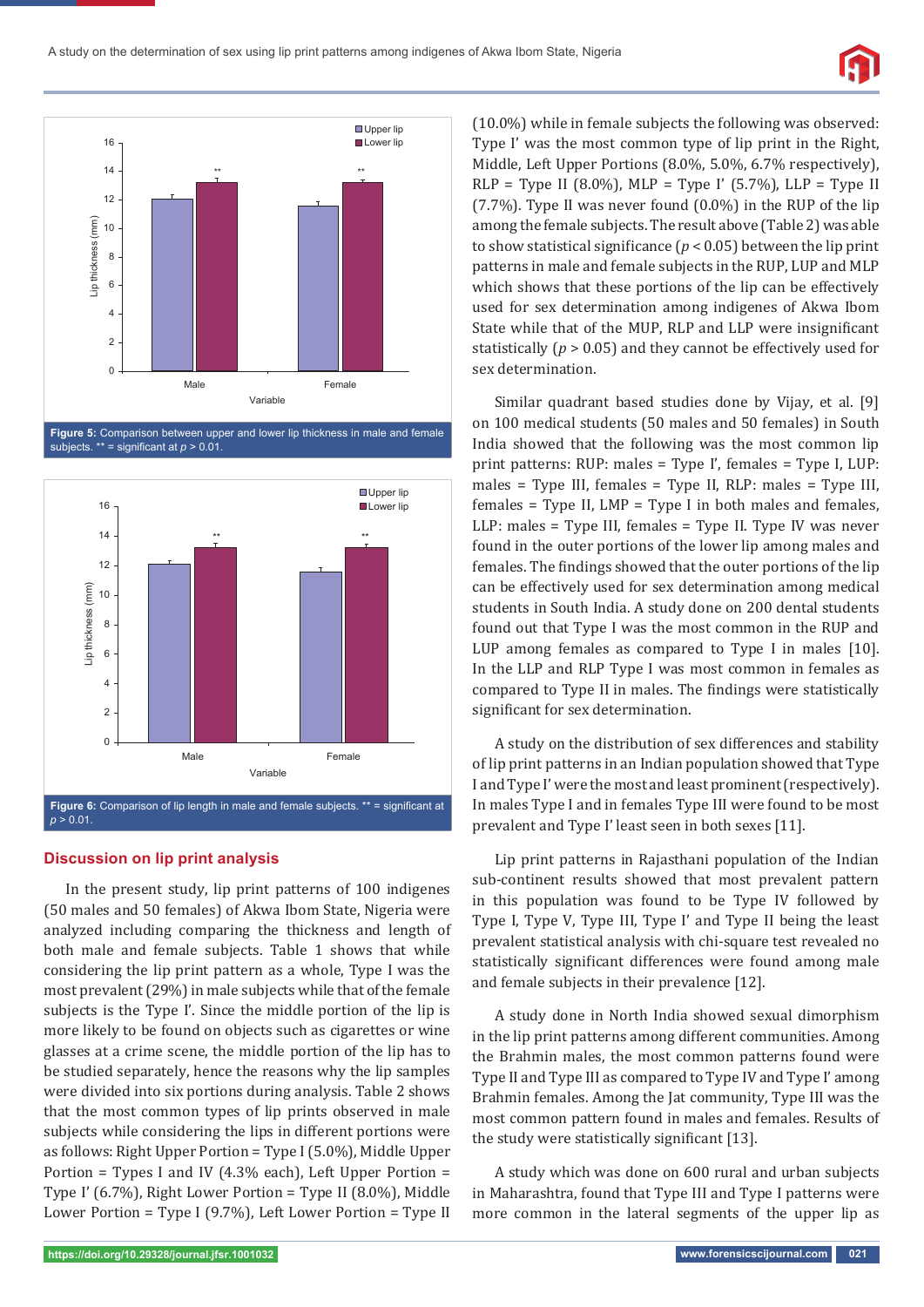

compared to Type IV in the medial segment of the upper lip. Similarly, in the lower lip Type III was more common in the lateral segment as compared to Type I in the medial segment. Type IV pattern was more common among females in the lateral segment as compared to Type I among males [14].

The study of lip print pattern in a Punjabi population revealed that in this population, no two lip prints matched with each other. Type I pattern was found to be predominant in both males and females and there was no statistically observed difference between males and females in individual lip print types [15]

A research on cheiloscopy-method of person identification and sex determination revealed Type I and Type I' to be common in females, Type IV and V were seen most commonly in males [16].

A research on the identification of sex using lip print in India, revealed that the patterns of lip prints showed significant sexual dimorphism between males and females, male lips were found to be thicker as the common lip print patterns found in males were Type III and IV while in females were Type I and Type II [1].

Vahanwala, et al. [17] in a study differentiated the sex of a person based on dominance of the lip print pattern. They suggested that presence of Type I and Type I' or Type I and Type II as the dominant patterns in the lip suggested that the lip prints belonged to females while presence of Type III, Type V varied patterns as the dominant types suggested that the prints belonged to males.

In a study carried out by Malik, et al. [18] which was done on 100 subjects revealed that Type I and Type I' were the most dominant types of patterns in females. Type IV and Type V patterns were the dominant patterns in males.

#### **Discussion on thickness of the lip**

As seen in the result above (Figures 3,4), there was no significant difference ( $p > 0.05$ ) in the thickness of lips between the male and female subjects, but the lower lip was significantly thicker than the upper lip  $(p < 0.01)$  in both subjects (Figure 6). In males, the average thickness of the upper lip was 12.1mm while in females it was 11.6 mm, the difference in the average thickness of the upper lip between male and female subjects was 0.5 mm. This is statistically insignificant (*p* > 0.05) for sex determination. The average thickness of the lower lip in males was 13.2 mm while in females was 13.18 mm and the difference in the average thickness of the lower lip between male and female subjects was 0.02 mm. This is also statistically insignificant ( $p > 0.05$ ) for sex determination. The observed thickness in the lower lip among the indigenes of Akwa Ibom State may be hereditary in nature. A study at (www.biology.online.org) revealed that blacks (Africans) generally tend to have thicker lips than whites. It can be as a result of richer and voluptuous muscles on the lower lips

than the upper lips. This study site (www.biology.online.org) has also proven that larger/thicker lips create larger surface area for heat dispersion thus the anatomy of the bodies of people from relatively warm places is more inclined towards the facilitation of heat dispersion as blood passes through the vessels in the lips it is cooled before recirculating through the rest of the body [19]. As early stated, Akwa Ibom State is one of the states with a high climatic temperature, this can be the reason the lip anatomy (thicker lower lips) of the indigenes has adapted to aid in heat dispersion thus confirming the observations by Luis [19].

Contrary to research by Vijay *et al* (2013) [9], the lips of the male subjects (both upper and lower) were significantly thicker than that of the female subjects among South Indians. The same result was observed in a research carried out in Pradesh, India [1].

The study on upper and lower lip soft tissue thickness differs in relation to age and sex showed that the lips of males were thicker than those of females [20].

#### **Discussion on length of the lip**

Figure 6 showed that the length of lips in males was significantly longer than that of females ( $p < 0.01$ ). The average length of the lip in males was 73.86 mm while in females was 68.56 mm; the difference in the average length of the lips between males and females was 5.3 mm. This is statistically significant  $(p < 0.01)$  for sex determination. There is no scientific explanation for this observation. This result is in agreements with a work done by Emelike, et al. [21] which also showed that the length of lips in males were higher than those of females among Igbo residents in Maduguri, Nigeria. While contrary to a research by Vijay, et al. [9] in which there was no significant difference in the length of lips of male and female subjects among South Indians.

A research on the eight components of a balanced smile revealed that the average lip length at rest is about 23 mm in males and 20 mm in females [22].

# **Conclusion**

The study concluded that Type I (29%) is the most prevalent lip print pattern in male subjects while Type I' is the most prevalent in female subjects when the lip samples are analyzed as a whole. When the lip samples are divided into six portions the RUP (25.960), LUP (15.455) and MLP  $(19.948)$  can be used to significantly determine sex among the indigenes of Akwa Ibom State and the lip length (difference of 5.3 mm) is another means of sex determination since the males have a significant longer lip than the females.

#### **Recommendation**

Similar researches are recommended perhaps with a larger sample size in order to suggest more on the accuracy of identification using lip print among these indigenes.